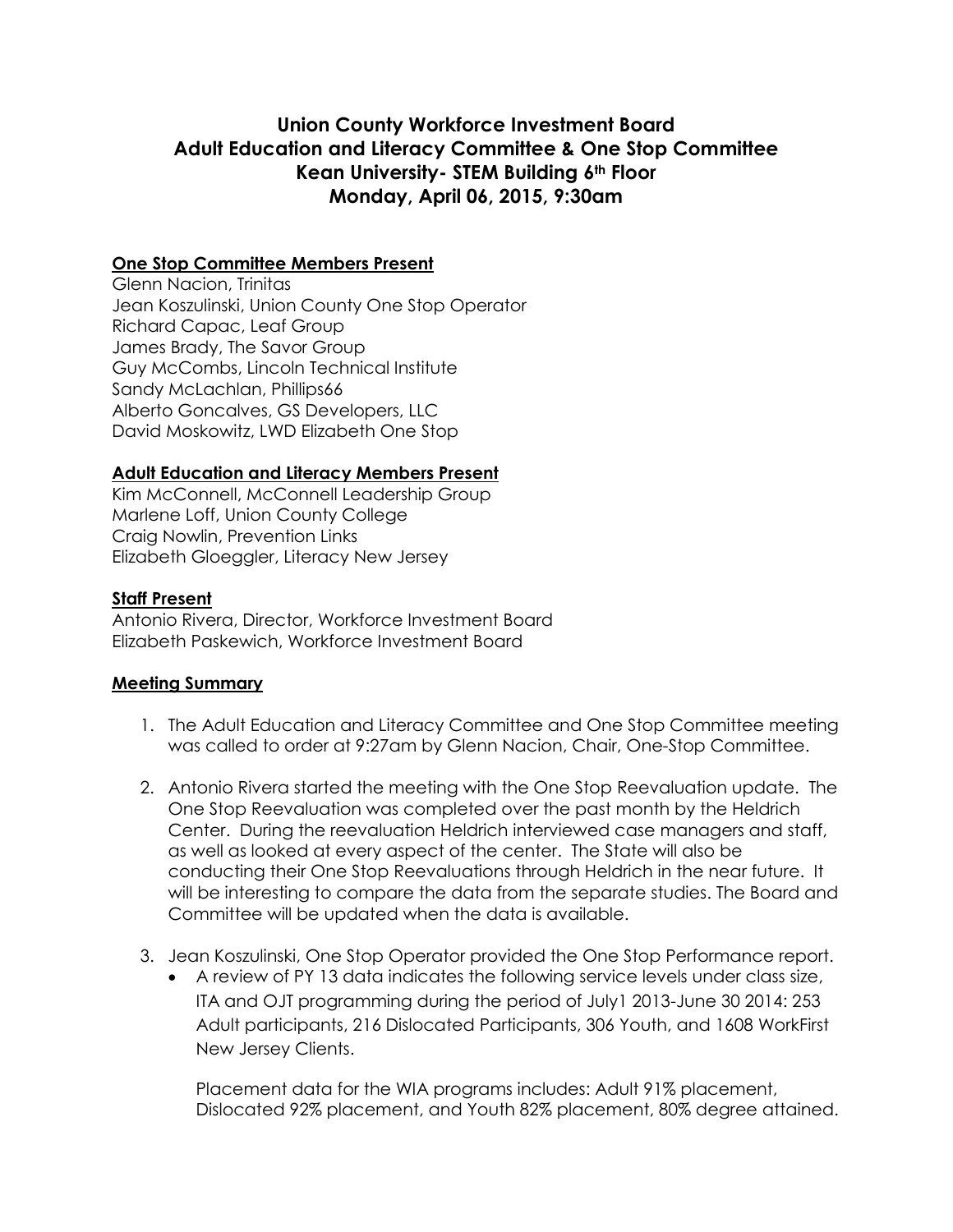- The One Stop held a Rapid Response with the privatization of Runnells. Clients were provided help with job search and updating their resumes. Most employees have since found employment.
- Union County One Stops in collaboration with the WIB Center held a Job Fair for AirServ out of Newark Airport in February. AirServ Hired approx. 150 Union County Adult and Dislocated Workers. All new hires and incumbent workers were provided Soft Skills training through the Workforce Innovation Business Center.
- There have been some new changes NJDOL Employment Services, as they have appointed new managers for the Plainfield and Elizabeth One Stops. Gwen Wiggins will be managing the Plainfield One Stop and High Caufield will be managing the Elizabeth One Stop. We look forward to working with them.
- The lease agreement is ending for the Plainfield One Stop, so there is still some uncertainty of its future. At this time we believe the State understands its importance, but we will keep the Committee updated as this progress.
- The One Stops are currently preparing for a USDOL WIA audit that will be in May. We don't anticipate any problems and will keep everyone updated with the outcome.
- 4. Marlene Loff provided an update regard the Union County Able Plus WIA Title II Consortium. She announced that the Adult Education Provider, WIA Title II, New Jersey State Report Card was issued for the 2014 Fiscal Year. Statewide the average grade was a "C'"; Union County was the only county to receive an "A" grade. The definition of an "A" grade is*: "A" schools demonstrate an excellent level of performance. There may still be room for improvement, but these organizations have demonstrated positive outcomes and can be models for others*. Ms. Loff did discuss that additional funding was provided for PY 2014 that will not be available for this year, which might impact future grades.

It was mentioned that further work with post-secondary training as well as communication after they have exited the program will be helpful in tracking student success in the future.

Ms. Gloeggler with New Jersey discussed inadequacies with the data management system, LACES, and the lack of data communication between providers.

- 5. Workforce Innovation and Opportunities Act (WIOA) will be replacing WIA. Overviews for changes to One Stop and Adult Literacy and Education are as follows:
	- a. One Stop Operations- The state's One Stop Career Centers are the foundation of the workforce development system, serving as a primary entry point into services for jobseekers and employers. WIOA provides New Jersey with the opportunity to design a comprehensive workforce development system that incorporates all of our vast services in a seamless, coordinated, service-delivery model that accommodates all of our jobseeker and employer customers.